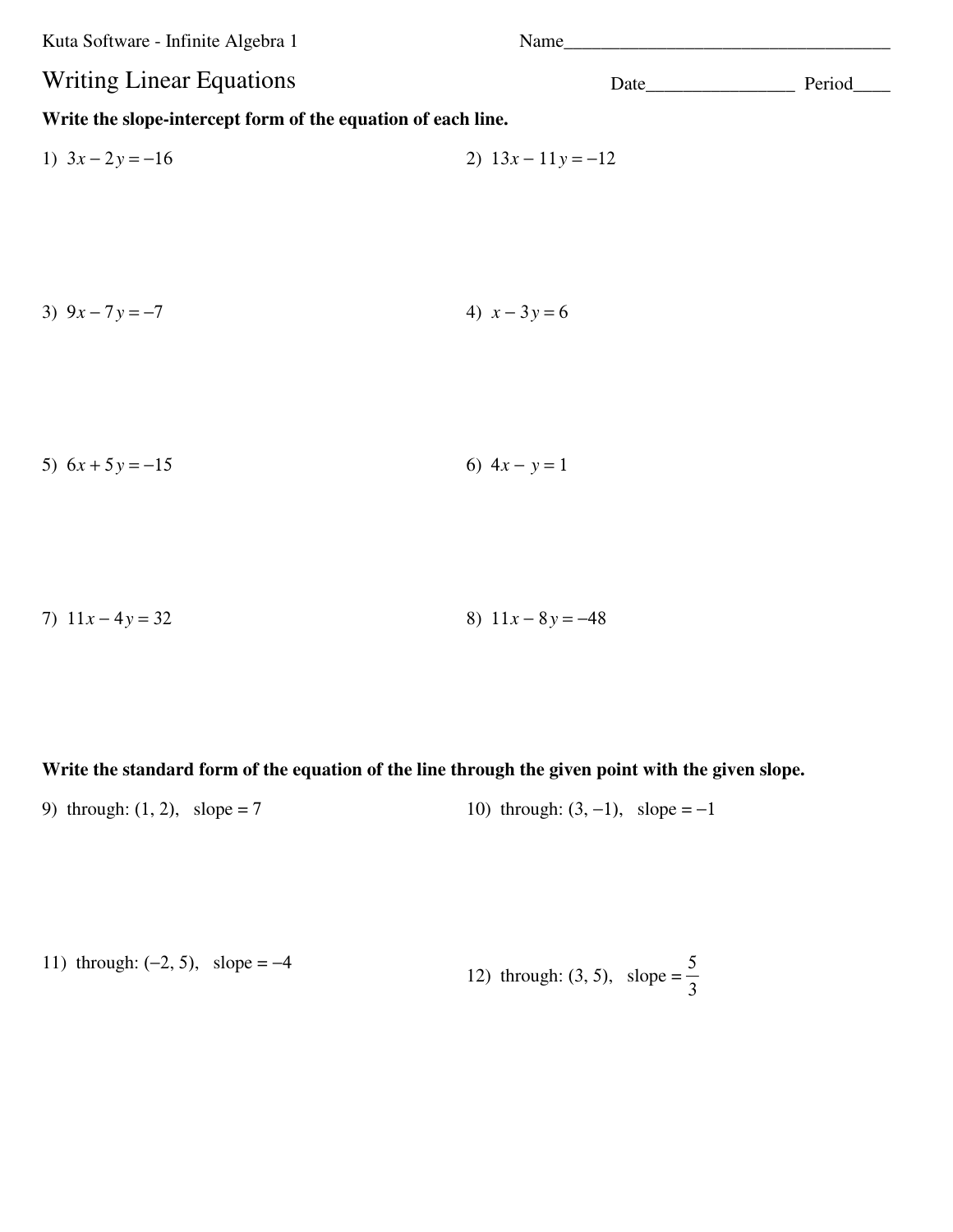13) through:  $(2, -4)$ , slope =  $-1$  14) through:  $(2, 5)$ , slope = undefined

15) through:  $(3, 1)$ , slope = 1 2 16) through: (−1, 2), slope = 2

## **Write the point-slope form of the equation of the line described.**

17) through: (4, 2), parallel to 
$$
y = -\frac{3}{4}x - 5
$$
 18) through: (-3, -3), parallel to  $y = \frac{7}{3}x + 3$ 

19) through: (-4, 0), parallel to 
$$
y = \frac{3}{4}x - 2
$$
  
20) through: (-1, 4), parallel to  $y = -5x + 2$ 

21) through: (2, 0), parallel to 
$$
y = \frac{1}{3}x + 3
$$
  
22) through: (4, -4), parallel to  $y = -x - 4$ 

23) through: (-2, 4), parallel to 
$$
y = -\frac{5}{2}x + 5
$$
 24) through: (-4, -1), parallel to  $y = -\frac{1}{2}x - 1$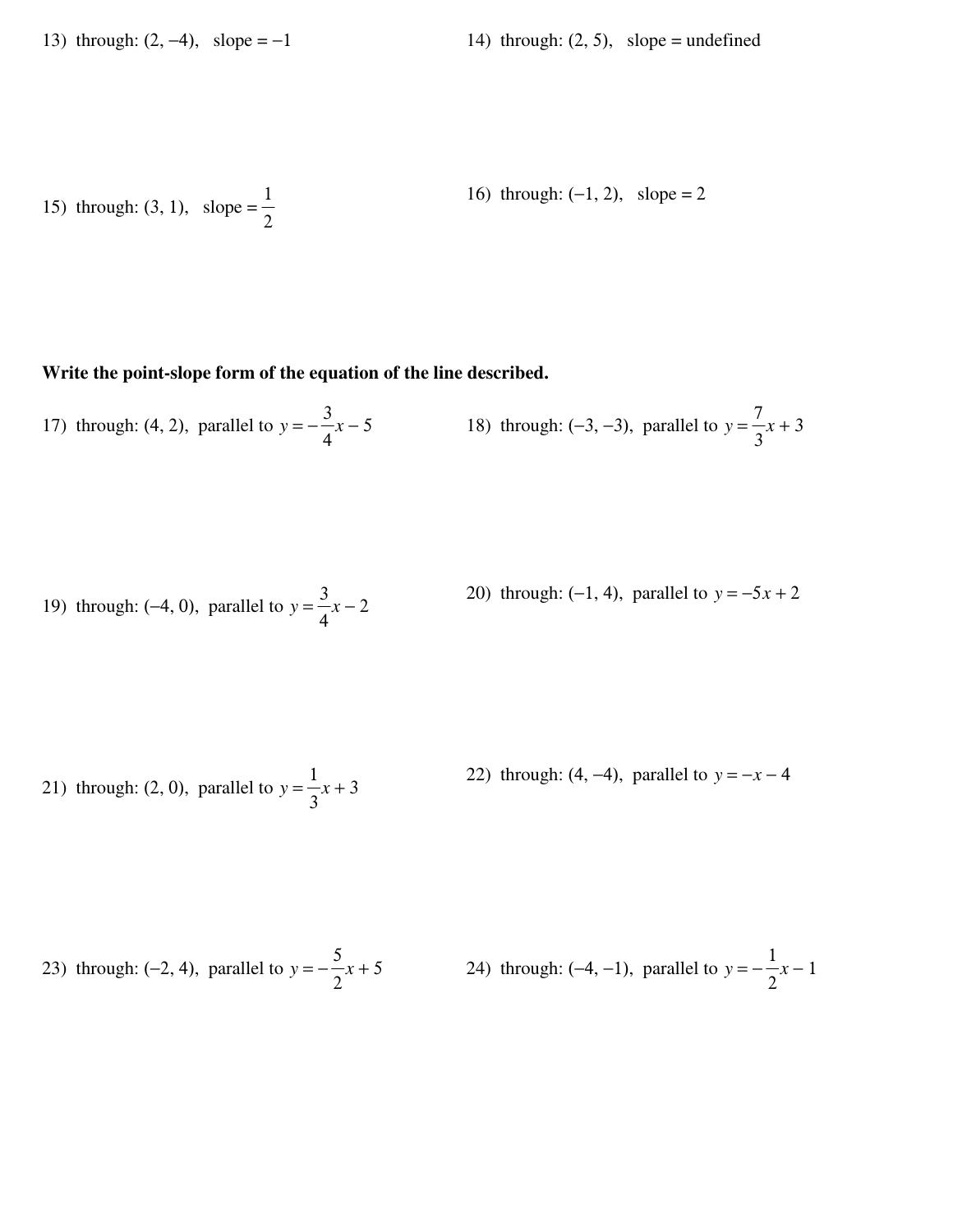Kuta Software - Infinite Algebra 1 Name\_\_\_\_\_\_\_\_\_\_\_\_\_\_\_\_\_\_\_\_\_\_\_\_\_\_\_\_\_\_\_\_\_\_\_

# Writing Linear Equations Date\_\_\_\_\_\_\_\_\_\_\_\_\_\_\_\_\_ Period\_\_\_\_\_\_\_\_\_\_\_\_\_\_\_\_\_\_\_ Period\_\_\_\_\_\_\_

**Write the slope-intercept form of the equation of each line.**

1) 
$$
3x - 2y = -16
$$
  
\n $y = \frac{3}{2}x + 8$   
\n2)  $13x - 11y = -12$   
\n $y = \frac{13}{11}x + \frac{12}{11}$ 

- 3)  $9x 7y = -7$  $y =$ 9 7 *x* + 1 4)  $x - 3y = 6$  $y =$ 1 3 *x* − 2
- 5)  $6x + 5y = -15$ *y* = − 6  $\frac{6}{5}x-3$ 6)  $4x - y = 1$  $y = 4x - 1$
- 7) 11*x* − 4*y* = 32  $y =$ 11 4 *x* − 8 8) 11*x* − 8*y* = −48 *y* = 11 8 *x* + 6

### **Write the standard form of the equation of the line through the given point with the given slope.**

9) through:  $(1, 2)$ , slope = 7  $7x - y = 5$ 10) through:  $(3, -1)$ , slope =  $-1$  $x + y = 2$ 

11) through: (-2, 5), slope = -4  
\n
$$
4x + y = -3
$$
  
\n12) through: (3, 5), slope =  $\frac{5}{3}$   
\n $5x - 3y = 0$